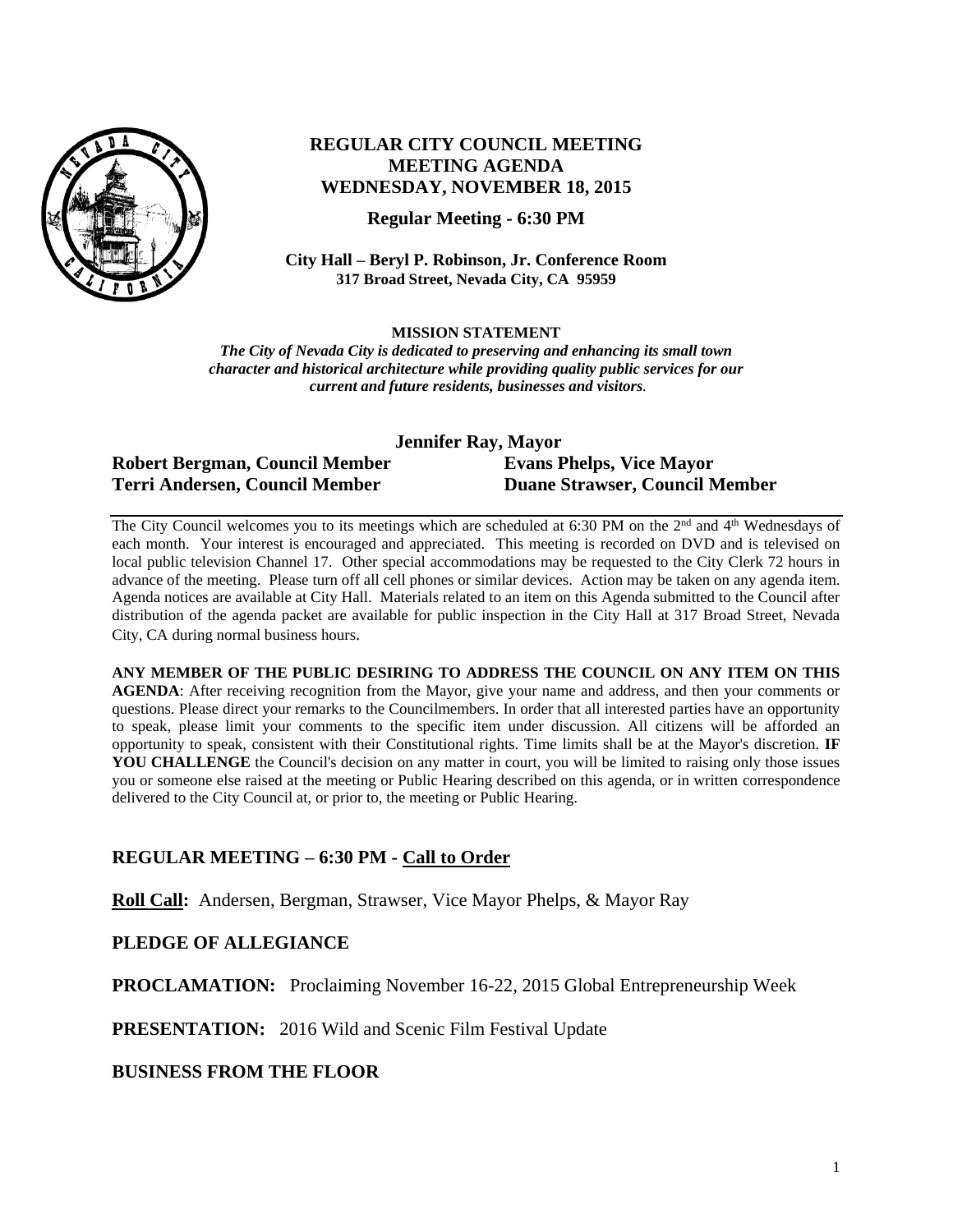## **1. PUBLIC COMMENT**

Under Government Code Section 54954.3, members of the public are entitled to address the City Council concerning any item within the Nevada City Council's subject matter jurisdiction. Comments on items NOT ON THE AGENDA are welcome at this time. Normally, public comments are limited to no more than three minutes each. **Except for certain specific exceptions, the City Council is prohibited from discussing or taking action on any item not appearing on the posted agenda.**

# **2. COUNCIL MEMBERS REQUESTED ITEMS AND COMMITTEE REPORTS:**

# **3. CONSENT ITEMS:**

All matters listed under the Consent Calendar are to be considered routine by the City Council and will be enacted by one motion in the form listed. There will be no separate discussion of these items unless, before the City Council votes on the motion to adopt, members of the Council, City staff or the public request specific items to be removed from the Consent Calendar for separate discussion and action.

**A. Subject:** Accounts Payable Reports – September and October 2015 **Recommendation:** Receive and File

## **4. APPROVAL OF ACTION MINUTES:**

**A.** City Council Meeting – October 28, 2015

# **5. DEPARTMENT REQUESTED ACTION ITEMS AND UPDATE REPORTS:**

**A. Subject:** County of Nevada AB1600 Recreation Mitigation Funding Request for Proposal

**Recommendation:** Authorize submittal of an application for County of Nevada Recreation Mitigation Funding for upgrades to the picnic area in Pioneer Park for individuals with disabilities.

**B. Subject:** Environmental Protection Agency (EPA) Brownfields Cleanup Grant Application

**Recommendation:** Pass Resolution 2015-XX authorizing: 1) the Mayor to sign, and 2) the City Manager to submit the EPA Brownfields grant application and execute all necessary documents to facilitate implementation of the grant.

## **6. PUBLIC HEARINGS:**

## **7. OLD BUSINESS:**

**A. Subject:** An Ordinance of the City of Nevada City amending Chapter 3.52 to Title 3 of the Nevada City Municipal Code Extending the 3/8 of 1% Transactions and Use Tax for General Purposes (First Reading/Requires 4/5<sup>ths</sup> Vote)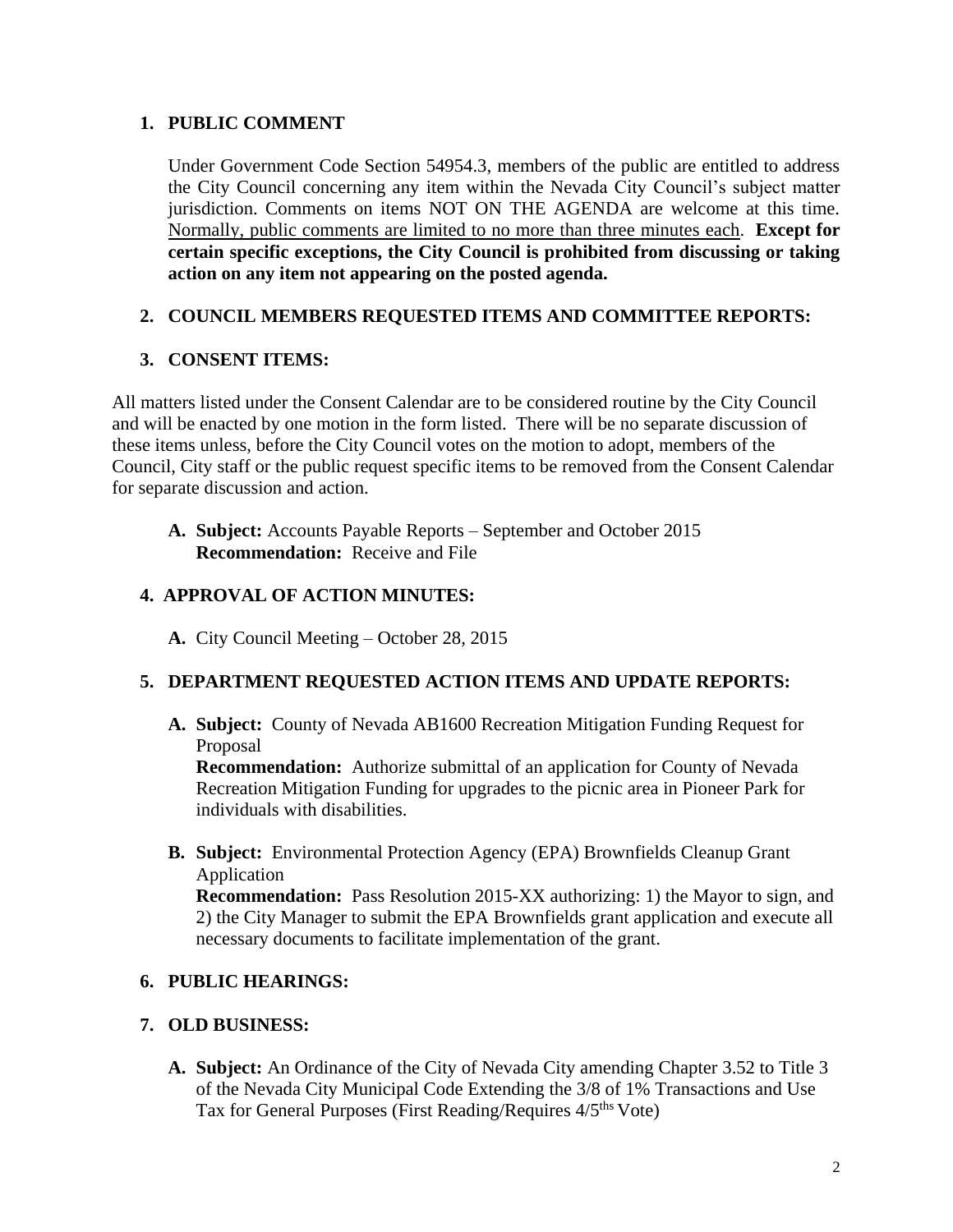**Recommendation:** Pass draft Ordinance modifying Chapter 3.52 of the Nevada City Municipal Code to extend Transaction and Use Tax for General Purposes effective upon voter approval.

#### **8. NEW BUSINESS:**

- **A. Subject:** Wild and Scenic Film Festival Street Closure Request **Recommendation:** Review and authorize Wild and Scenic Film Festival street closure request per application.
- **B. Subject:** Wild and Scenic Film Festival Economic Development Fund Request **Recommendation:** Review request and Pass a motion authorizing funding in an amount to be determined by the City Council from the City of Nevada City Economic Development Fund.
- **C. Subject:** Presentation of Petition Signature Verification Certificate on Initiative Measure to Enact Zoning Ordinance and General Plan Amendments to allow Short-Term Rentals in Nevada City and Council Action Thereon (Submitted by "Nevada City Hosts")

**Recommendation:** Review NC Hosts Initiative measure and take action to adopt without change, submit to voters at next election, or order a report.

- **D. Subject:** Update on Initiative Measure Submitted by Committee to Support Measure to Protect Neighborhoods from Vacation Rental Impacts **Recommendation:** Receive and file.
- **E. Subject:** Summary of the State's Medical Marijuana Regulation & Safety Act and Its Applicability to City's Authority to Regulate Marijuana Cultivation and Distribution within the City.

**Recommendation:** Consider options for regulating medical marijuana cultivation within the City and refer to the Planning Commission for their review and recommendation of draft ordinance.

#### **9. CORRESPONDENCE:**

#### **10. ANNOUNCEMENTS:**

## **11. CITY MANAGER'S REPORT:**

#### **12. ADJOURNMENT**